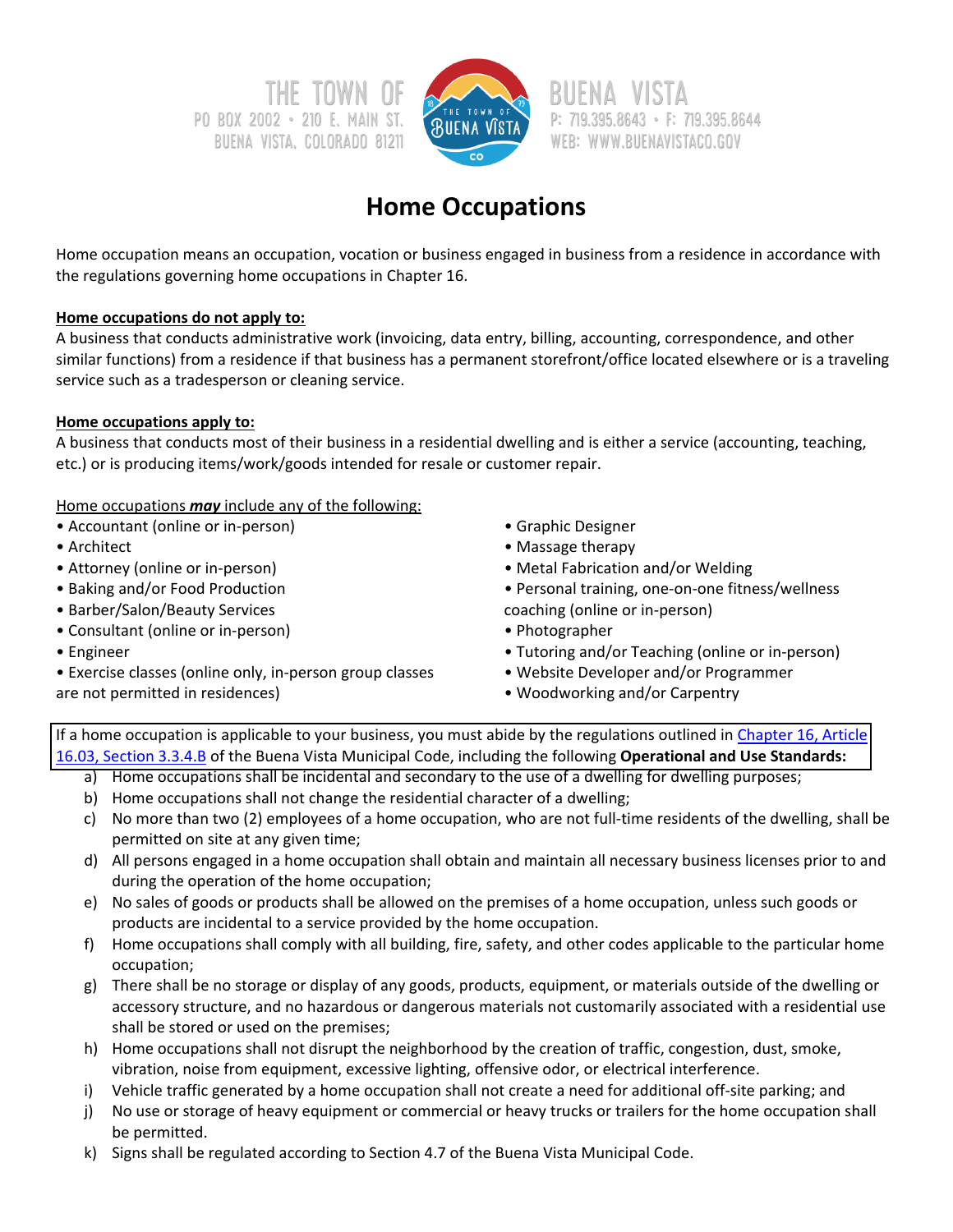

## **HOME OCCUPATION APPLICATION**

**TOWN USE ONLY** 

Submit Date:

PO Box 2002, Buena Vista, CO 81211 | 719‐395‐8643 | buenavistaco.gov

### **Incomplete applications (including all required items on each attachment) will not be accepted.**

| <b>APPLICANT</b><br><b>INITIAL</b>                                          | REQUIRED ITEMS CHECKLIST                                                                                                                                                                                                                                                                                                                                                                                                                                                                                                                                                                                                  |                       |                                                          |  |  |  |  |  |  |
|-----------------------------------------------------------------------------|---------------------------------------------------------------------------------------------------------------------------------------------------------------------------------------------------------------------------------------------------------------------------------------------------------------------------------------------------------------------------------------------------------------------------------------------------------------------------------------------------------------------------------------------------------------------------------------------------------------------------|-----------------------|----------------------------------------------------------|--|--|--|--|--|--|
|                                                                             | Proof of Ownership - Copy of deed to confirm ownership of the property. If the property is<br>rented, provide a written and signed statement from owner that authorizes renter to use the<br>property as a business.                                                                                                                                                                                                                                                                                                                                                                                                      |                       |                                                          |  |  |  |  |  |  |
|                                                                             | Floor Plan(s) - Of the structure(s) used for the home occupation:<br>Showing the area that will be used for the home occupation<br>□<br>Ingress and egress (windows and doors)<br>$\Box$ Any other pertinent information                                                                                                                                                                                                                                                                                                                                                                                                  |                       |                                                          |  |  |  |  |  |  |
|                                                                             | Site Plan - The plan should show (can be drawn):<br>□<br>Property lines and dimensions<br>□<br>Customers parking / loading & unloading<br>All utility locations and all easement(s)<br>$\Box$<br>$\Box$ All structures with setbacks<br>$\Box$ Clear Site Triangle needs to be denoted if applicable (code section 16-4)<br>$\Box$ All public trail(s) and sidewalks abutting the property<br>$\Box$ All street/alley's nearest to the property with access<br>$\Box$ Location of proposed signage (if applicable)<br>$\Box$ Existing and proposed location for any shed or fence<br>□<br>Any other pertinent information |                       |                                                          |  |  |  |  |  |  |
| Sign Application - (if applicable)<br>If signage is proposed<br>ப           |                                                                                                                                                                                                                                                                                                                                                                                                                                                                                                                                                                                                                           |                       |                                                          |  |  |  |  |  |  |
| <b>RESOURCES</b>                                                            |                                                                                                                                                                                                                                                                                                                                                                                                                                                                                                                                                                                                                           |                       |                                                          |  |  |  |  |  |  |
| Link to Buena Vista Municipal Code:<br>https://www.buenavistaco.gov/2179/   |                                                                                                                                                                                                                                                                                                                                                                                                                                                                                                                                                                                                                           |                       |                                                          |  |  |  |  |  |  |
| http://buenavistaco.gov/documentcenter/view/395<br>Sign Permit Application: |                                                                                                                                                                                                                                                                                                                                                                                                                                                                                                                                                                                                                           |                       |                                                          |  |  |  |  |  |  |
| APPLICANT INFORMATION                                                       |                                                                                                                                                                                                                                                                                                                                                                                                                                                                                                                                                                                                                           |                       |                                                          |  |  |  |  |  |  |
| <b>Applicant Name:</b>                                                      |                                                                                                                                                                                                                                                                                                                                                                                                                                                                                                                                                                                                                           |                       |                                                          |  |  |  |  |  |  |
| Applicant Phone #:                                                          |                                                                                                                                                                                                                                                                                                                                                                                                                                                                                                                                                                                                                           |                       |                                                          |  |  |  |  |  |  |
| <b>Applicant Email:</b>                                                     |                                                                                                                                                                                                                                                                                                                                                                                                                                                                                                                                                                                                                           |                       |                                                          |  |  |  |  |  |  |
| Address of Home Occupation:                                                 |                                                                                                                                                                                                                                                                                                                                                                                                                                                                                                                                                                                                                           | Buena Vista, CO 81211 |                                                          |  |  |  |  |  |  |
| <b>Applicant Mailing Address:</b>                                           |                                                                                                                                                                                                                                                                                                                                                                                                                                                                                                                                                                                                                           |                       |                                                          |  |  |  |  |  |  |
| (Street, City, State, Zip)                                                  |                                                                                                                                                                                                                                                                                                                                                                                                                                                                                                                                                                                                                           |                       |                                                          |  |  |  |  |  |  |
|                                                                             |                                                                                                                                                                                                                                                                                                                                                                                                                                                                                                                                                                                                                           |                       | PROPERTY OWNER INFORMATION (if different from applicant) |  |  |  |  |  |  |
| Property Owners Name:                                                       |                                                                                                                                                                                                                                                                                                                                                                                                                                                                                                                                                                                                                           |                       |                                                          |  |  |  |  |  |  |
| Owner Phone #:                                                              |                                                                                                                                                                                                                                                                                                                                                                                                                                                                                                                                                                                                                           |                       |                                                          |  |  |  |  |  |  |
| <b>Owner Email:</b>                                                         |                                                                                                                                                                                                                                                                                                                                                                                                                                                                                                                                                                                                                           |                       |                                                          |  |  |  |  |  |  |
|                                                                             |                                                                                                                                                                                                                                                                                                                                                                                                                                                                                                                                                                                                                           |                       | <b>BUSINESS INFORMATION</b>                              |  |  |  |  |  |  |
| <b>Business Name:</b>                                                       |                                                                                                                                                                                                                                                                                                                                                                                                                                                                                                                                                                                                                           |                       |                                                          |  |  |  |  |  |  |
| Town Business License #:                                                    |                                                                                                                                                                                                                                                                                                                                                                                                                                                                                                                                                                                                                           |                       |                                                          |  |  |  |  |  |  |